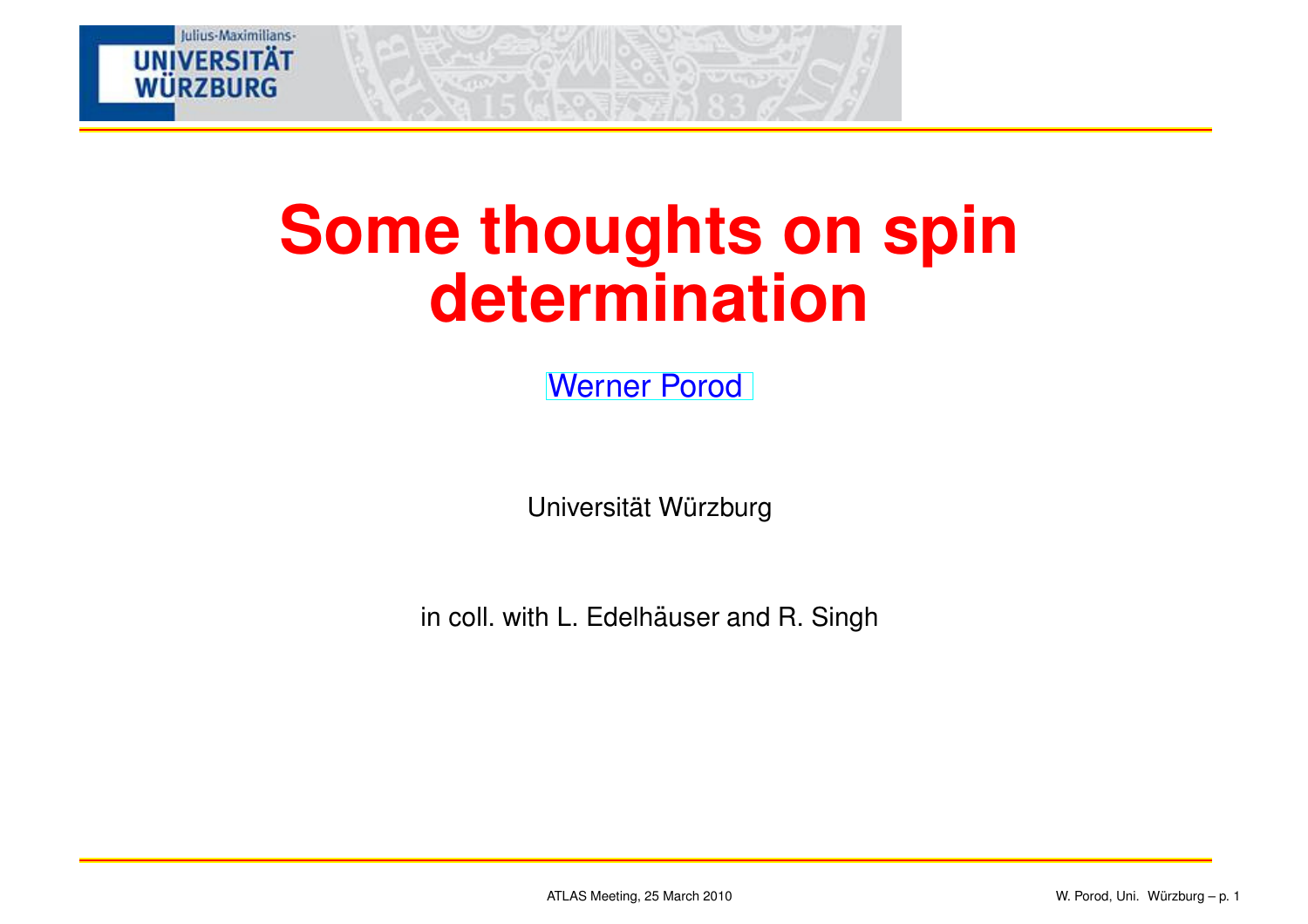#### Iulius-Maximilians-**IINIVERSITÄT What we would like to know**R7BURG

- Assumption: LHC found signals for new particles, missing energy
- Question: Is it SUSY, UED etc. or something nobody has thought of
- First hints from: cross sections and mass (differences)
- What about the spin ?

Many scenarios predict dominant 2-body decays

- spin investigated e.g. in
	- C. Athanasiou et al., JHEP **<sup>08</sup>** (2006) 055; J.M. Smillie EPJC **<sup>51</sup>** (2007) <sup>933</sup>

But what about 3-body decays  $X\rightarrow f\bar{f}Y$ , e.g. SUSY in focus point region, split SUSY

- in general complicated due to interference effects
- but in case of (very) heavy intermediate particles expand in  $\epsilon=m_X/m_I$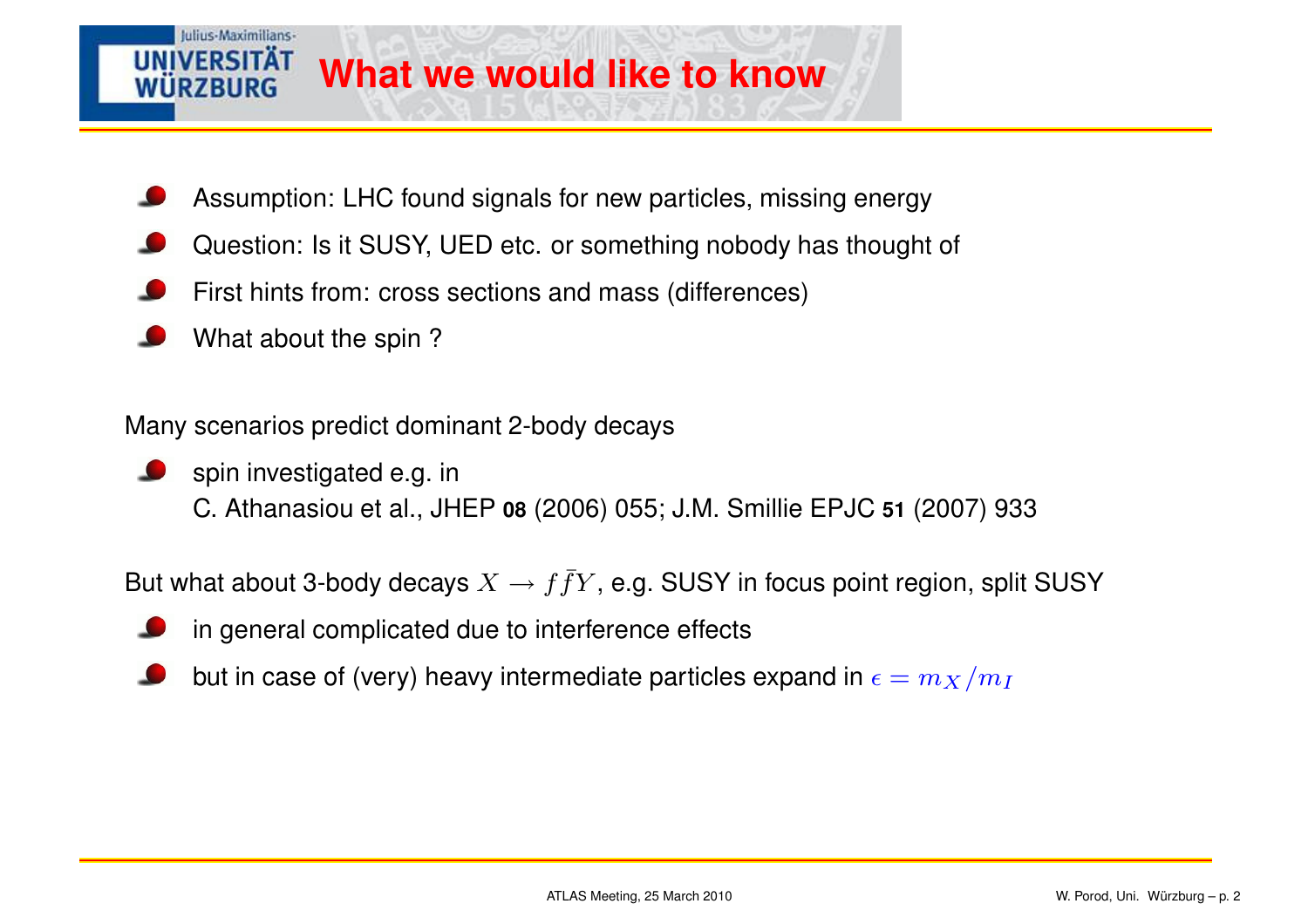### Julius-Maximilians-**UNIVERSITÄT Three body decaysWÜRZBURG**

Generic formula for  $X, Y \in \{S, V, F\}$ 

L

$$
\Gamma(X \to f\bar{f}Y) = \frac{PS}{256\pi^3 \hat{s}} \left(\frac{Z}{\hat{s}} + A + B\hat{s} + C\hat{s}^2 + D\hat{s}^3 + E\hat{s}^4 + F\hat{s}^5\right)
$$

\n- \n
$$
A, \ldots F, Z
$$
 functions of  $\epsilon, m_Y, m_X, g_i, m_f$  expansion, e.g.  $B = \sum_{k=2}^{4} B_k \epsilon^k$ \n
\n- \n PS... phase space factor;  $\hat{s} = f[(p_f + p_{\bar{f}})^2] \in [-1, 1]$ \n
\n- \n only for  $V \rightarrow f \bar{f} V$ :  $F, Z \neq 0$ \n
\n- \n for  $m_f = 0$ \n
\n

$$
\Gamma(X \to f\bar{f}Y) = \frac{PS}{256\pi^3 \hat{s}} (B\hat{s} + C\hat{s}^2 + D\hat{s}^3 + E\hat{s}^4 + F\hat{s}^5)
$$
  

$$
F = O(\epsilon^4)
$$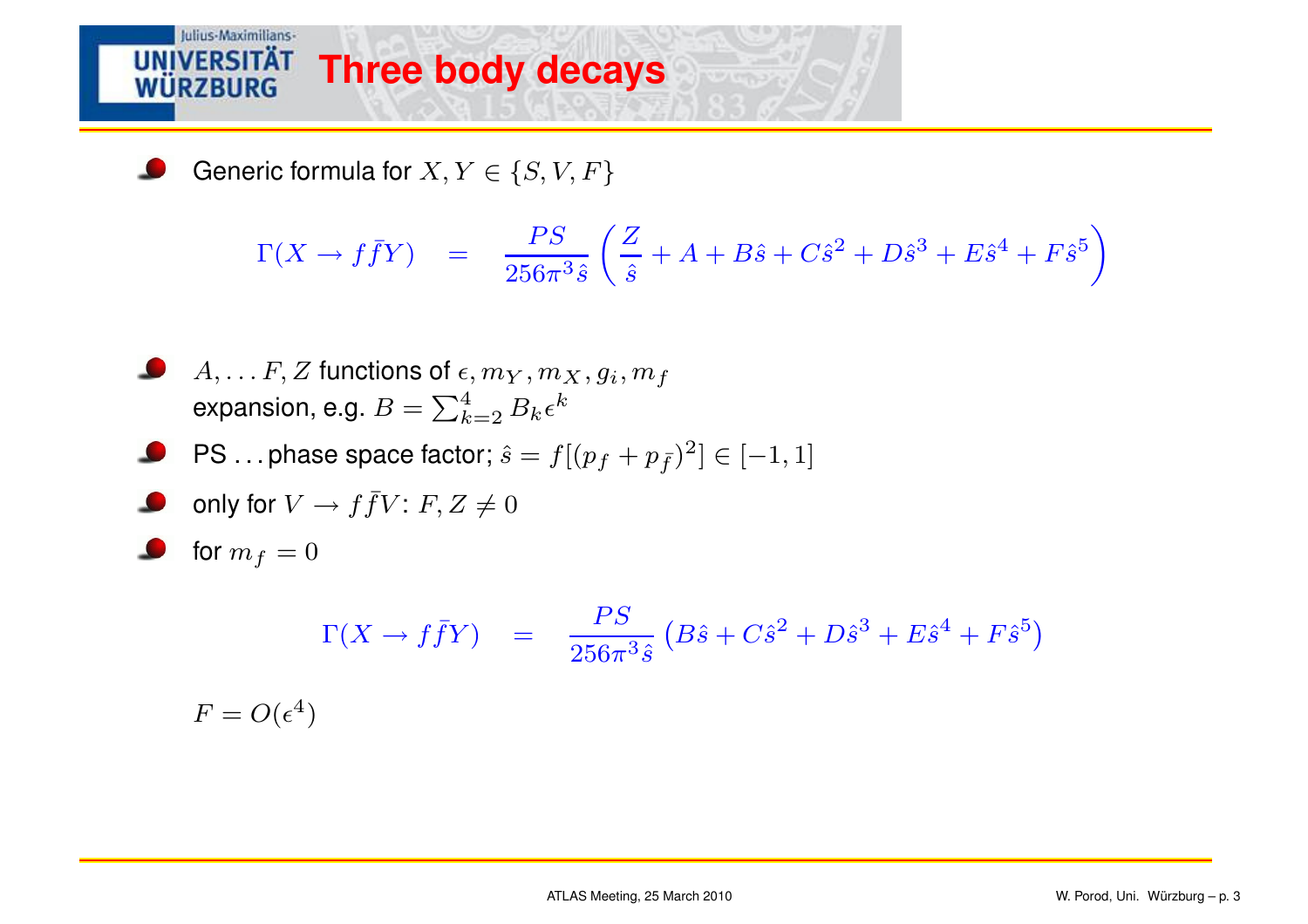### Julius-Maximilians-**UNIVERSITÄT Distributions for**  $X \rightarrow f\bar{f}Y$ **WÜRZBURG**



$$
s = (p_f + p_{\bar{f}})^2
$$

all couplings are the same, all intermediate masses are equal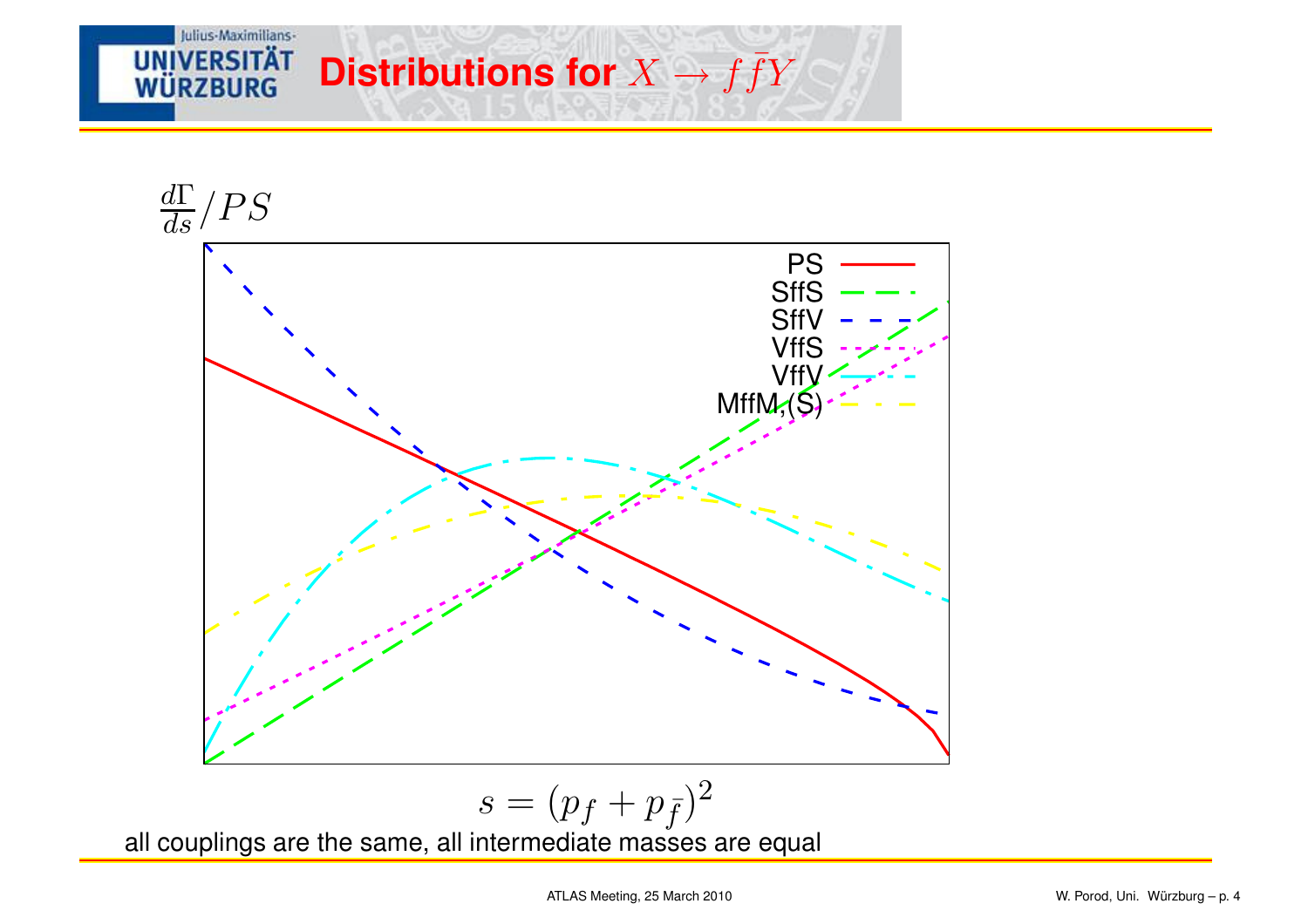some of the coefficients are either 0 or have <sup>a</sup> definite sign

|              |                |                | $S \to f \bar{f} S$ $\begin{array}{c c c c c} \hline S & \to f \bar{f} V & \hline \end{array}$ $V \to f \bar{f} S$ $V \to f \bar{f} V$ $\begin{array}{c c c} \hline \end{array}$ $F \to f \bar{f} F$ |                |       |                                        |                |                                          |  |                                              |  |
|--------------|----------------|----------------|------------------------------------------------------------------------------------------------------------------------------------------------------------------------------------------------------|----------------|-------|----------------------------------------|----------------|------------------------------------------|--|----------------------------------------------|--|
| $\epsilon^2$ | unc.           |                |                                                                                                                                                                                                      |                |       |                                        |                |                                          |  | c 1+2   unc. c 1+2   unc. c/1+2   unc. c/1+2 |  |
| $B_i$        | 一土             | $\pm$          |                                                                                                                                                                                                      |                |       |                                        |                |                                          |  |                                              |  |
| $C_i$        | 士              | $\pm$          |                                                                                                                                                                                                      | 士              | $\pm$ | $\pm$ 1                                |                |                                          |  |                                              |  |
| $D_i$        | $\overline{0}$ | $\overline{0}$ | $\overline{0}$                                                                                                                                                                                       |                |       |                                        |                |                                          |  |                                              |  |
| $E_i$        | $\overline{0}$ | $0\qquad 0$    |                                                                                                                                                                                                      | $\overline{0}$ |       | $\begin{array}{ccc} 0 & 0 \end{array}$ | $\overline{0}$ | $\begin{array}{ccc} & & 0 & \end{array}$ |  | $+$                                          |  |

in addition

| $S \to f \bar f V$ : | $D/C\in[-\frac{1}{2},0]$              |
|----------------------|---------------------------------------|
| $V \to f\bar{f}S$ :  | $D/C \in [0, \frac{1}{22}]$           |
| $S \to f \bar f V$ : | $C/B \in [-2, \frac{1}{2}]$           |
| $V \to f\bar{f}S$ :  | $C/B \in [\frac{1}{2},\frac{22}{25}]$ |
| $S \to f \bar f V$ : | $D/B\in[0,1]$                         |
| $V \to f\bar{f}S$ :  | $D/B \in [0, \frac{1}{25}]$           |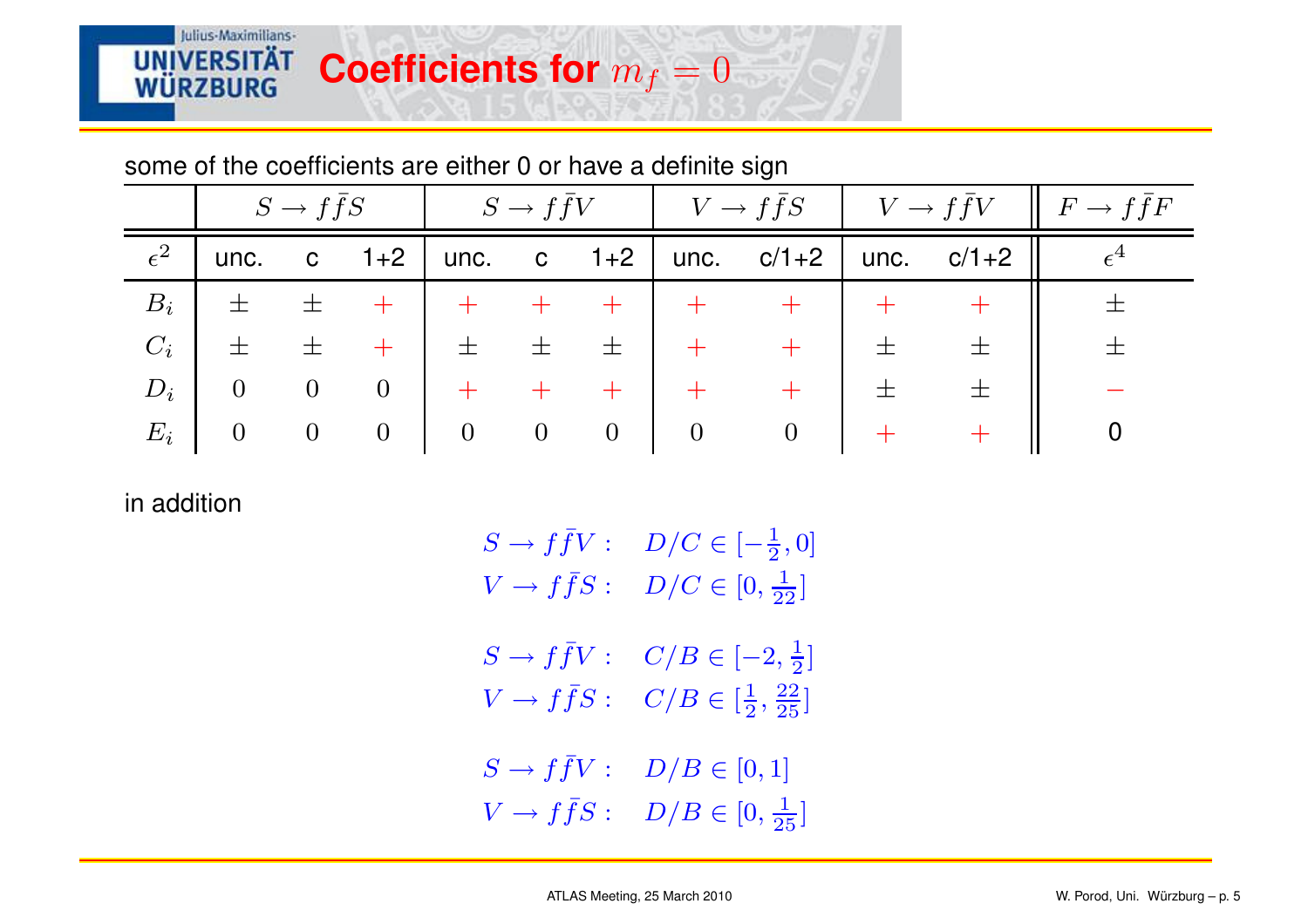

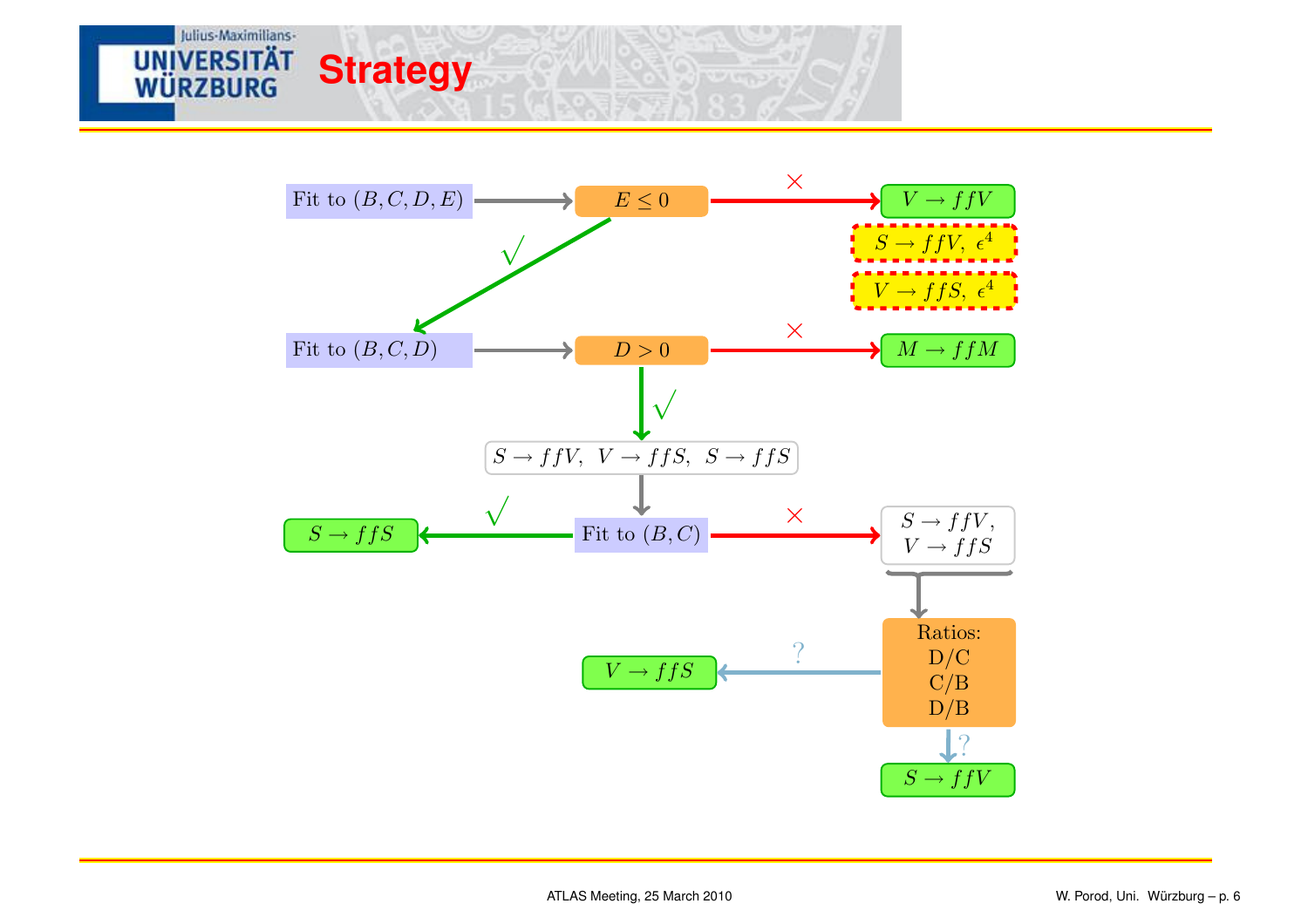## $\boldsymbol{\mathsf{First}}$  **results for**  $S \to$  $\rightarrow$   $f\bar{f}V$ ,  $\blacksquare$

Julius-Maximilians-

**UNIVERSITÄT**<br>WÜRZBURG

|            | #bins   | 10   |                |       | 50   |      |       |
|------------|---------|------|----------------|-------|------|------|-------|
|            | #events | 10k  | 100k           | 1000k | 10k  | 100k | 1000k |
|            | Scen.   |      | $\overline{2}$ | 3     | 4    | 5    | 6     |
| $\chi^2$ : | (BC)    | 44   | 207            | 2082  | 30   | 23   | 237   |
|            | (BCD)   | 1.28 | 1.63           | 1.17  | 1.12 | 1.11 | 0.93  |
|            | (BCDE)  | 2.99 | 1.77           | 0.97  | 1.85 | 1.13 | 0.89  |
|            | (BCDEF) | 1.65 | 1.33           | 1.07  | 1.25 | 1.05 | 0.90  |

| Scen. | $1 \t 2$                                                     | $\overline{\mathbf{3}}$ | 5 | $6\overline{6}$ | Analytic |
|-------|--------------------------------------------------------------|-------------------------|---|-----------------|----------|
|       | $D/C$   -0.372 -0.370 -0.375   -0.375 -0.367 -0.374   -0.372 |                         |   |                 |          |
|       | $C/B$   -1.177 -1.181 -1.181   -1.175 -1.182 -1.181   -1.178 |                         |   |                 |          |
|       | $D/B$ 0.439 0.437 0.443 0.440 0.433 0.442 0.438              |                         |   |                 |          |

ratios for the  $(BCD)$  fit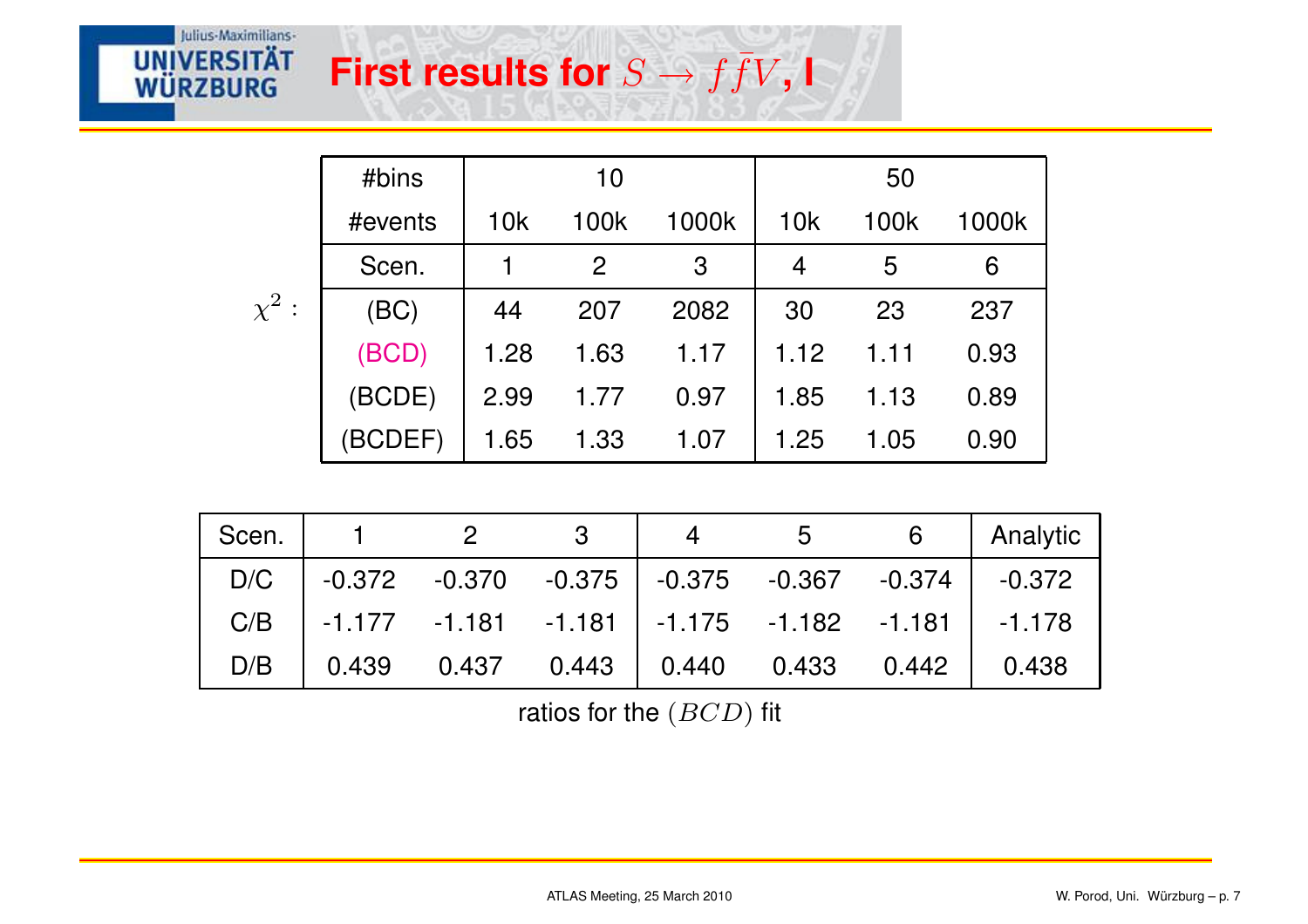

 $\rightarrow$   $f\bar{f}V$ , **II** 

 $\boldsymbol{\mathsf{First}}$  **results for**  $S \to$ 

Julius-Maximilians-

**UNIVERSITÄT** 

**WÜRZBURG**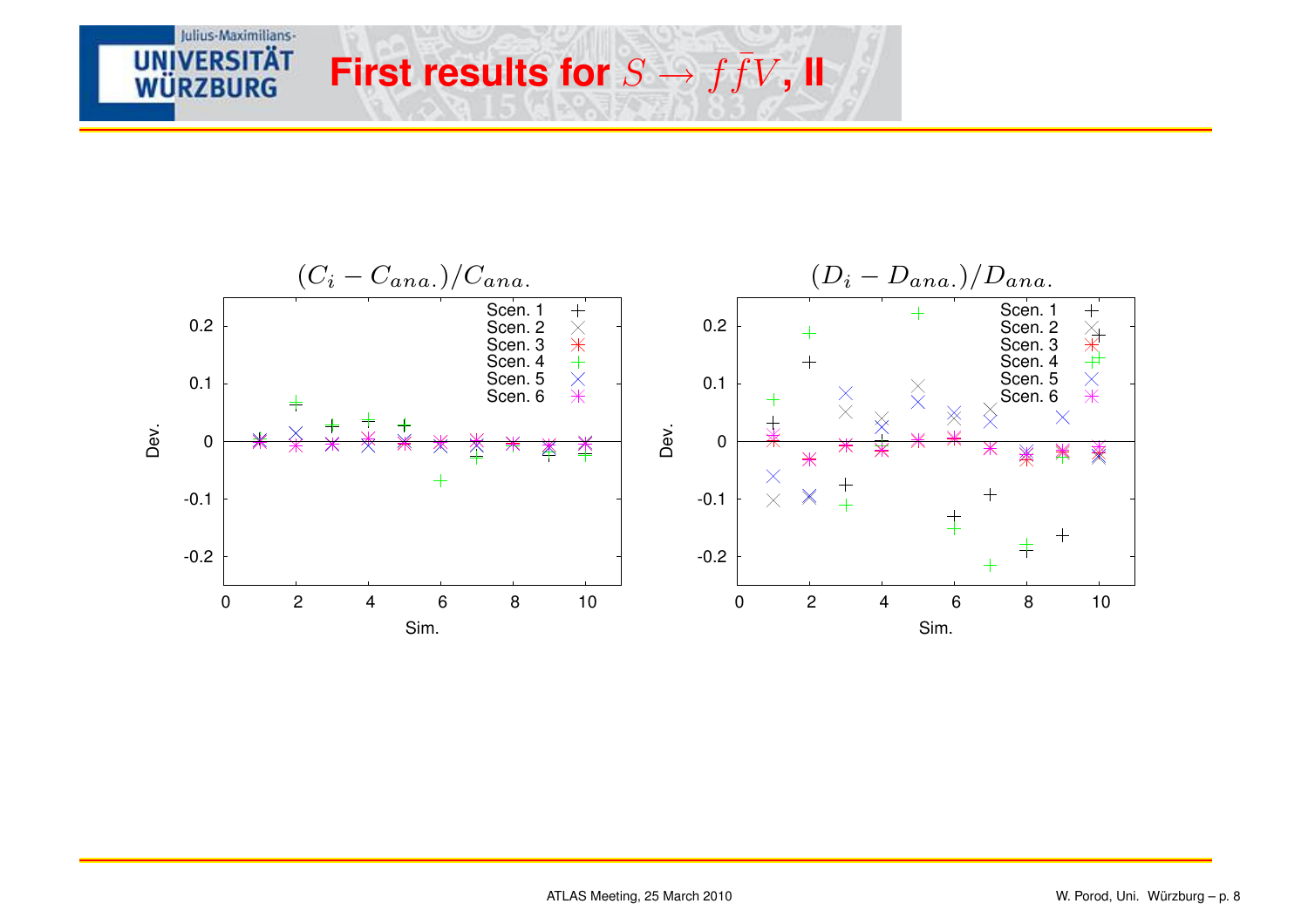### **UNIVERSITÄT Things to be investigated**WURZBURG

Known issues

Iulius-Maximilians-

- is indeed  $m_X\ll m_I\to$  hint: small width
- how well can the decay chain be isolated $\bullet$ pair production + subsequent decay, e.g.  $\tilde{g} \rightarrow q\bar{q}\tilde{\chi}^0_1$ 1
- radiative corrections will change things (how much?)
- what can be done for larger  $\epsilon$

Questions:

- how well can one measure such differential distributions?
- binning ?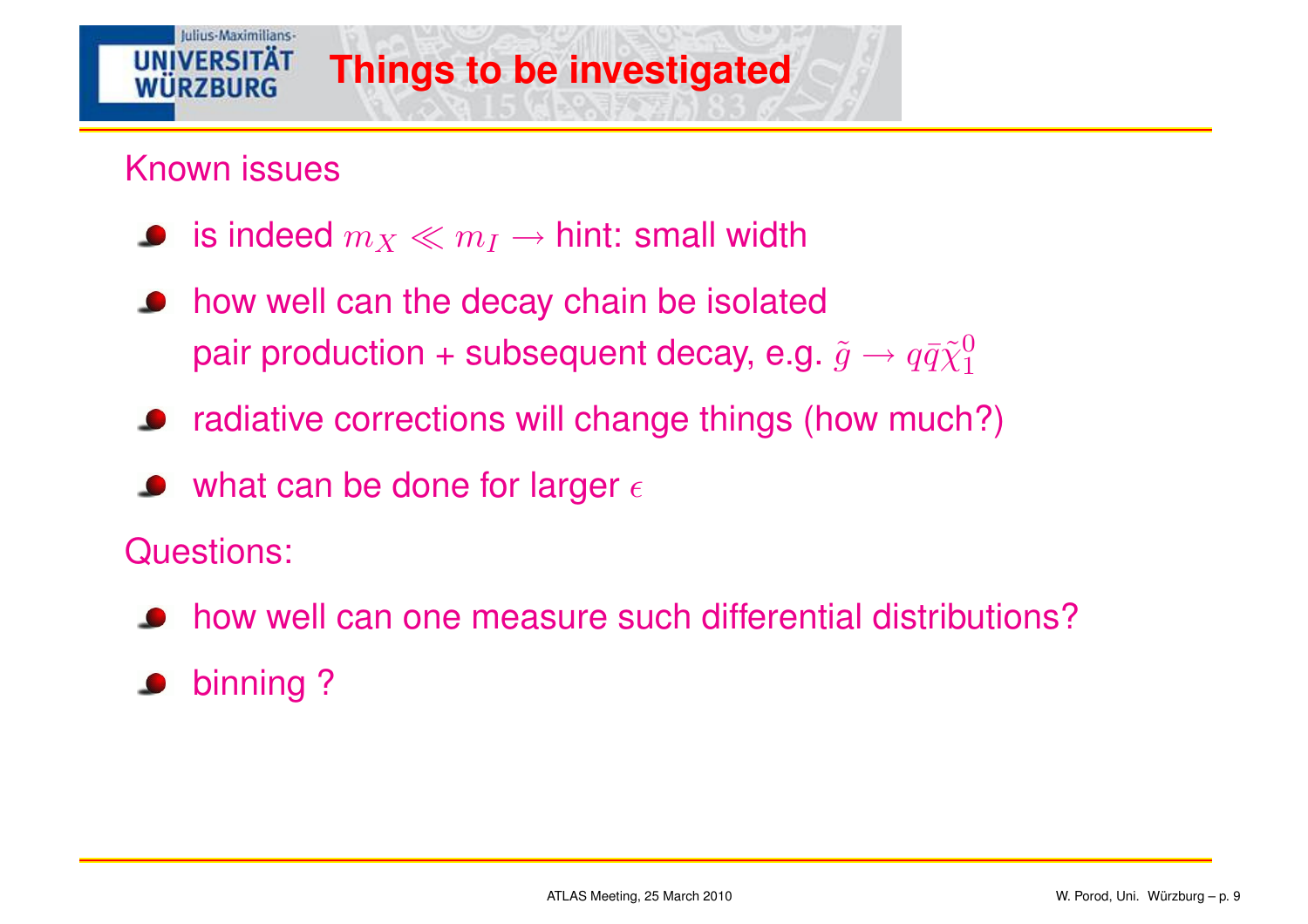## **Contributions <sup>I</sup>**

**UNIVERSITÄT** 

| Decay                    | Top. 1      | Top. 2       | Top. $3(s/v)$ |                |  |
|--------------------------|-------------|--------------|---------------|----------------|--|
| $S \to f \overline{f} S$ | g(i, s)     | $g^*(i,s)$ : | $c(s)M_c$     | c(v)           |  |
|                          | $n^*(j,s)$  | $n(j,s)$ .   | $s^*(i)$      | $v^*(i)$       |  |
| $S \to f \overline{f} V$ | g(i,s)      | $g^*(i,s)$   | c(s)          | $c(v), M_c$    |  |
|                          | $n^*(j, v)$ | n(j, v)      | $s^*(i)$      | $v^{\ast}(i)$  |  |
| $V \to ffS$              | g(i, v)     | $g^*(i, v)$  | c(s)          | $c(v)$ , $M_c$ |  |
|                          | $n^*(j,s)$  | n(j,s)       | $s^*(i)$      | $v^{\ast}(i)$  |  |
| $V \rightarrow f f V$    | g(i, v)     | $g^*(i, v)$  | $c(s), M_c$   | c(v)           |  |
|                          | $n^*(j, v)$ | n(j, v)      | $s^*(i)$      | $v^*(i)$       |  |

**BORLYWARDS**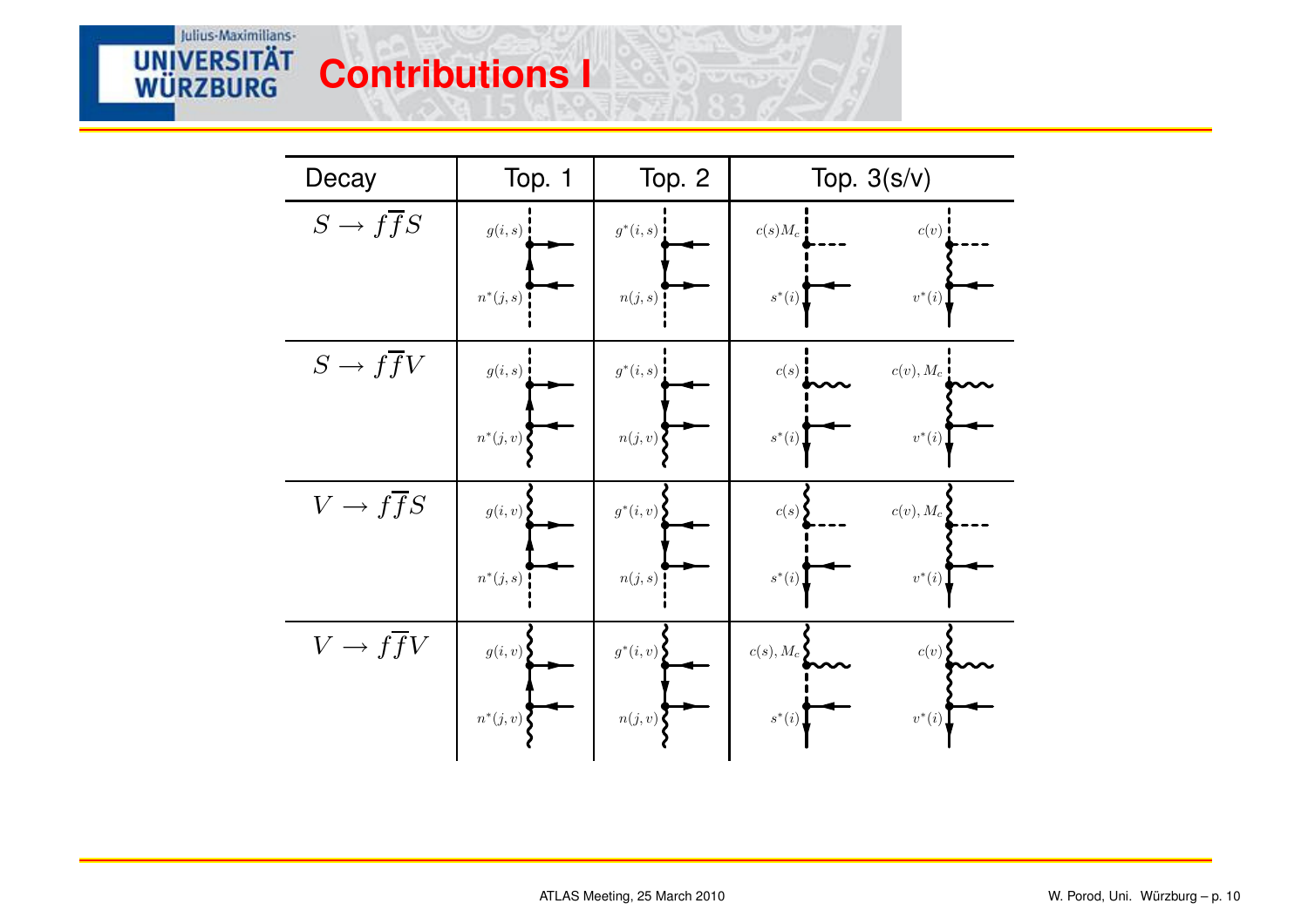## **Contributions II**

Julius-Maximilians-

**UNIVERSITÄT WÜRZBURG** 

 $F\to f\bar f F$